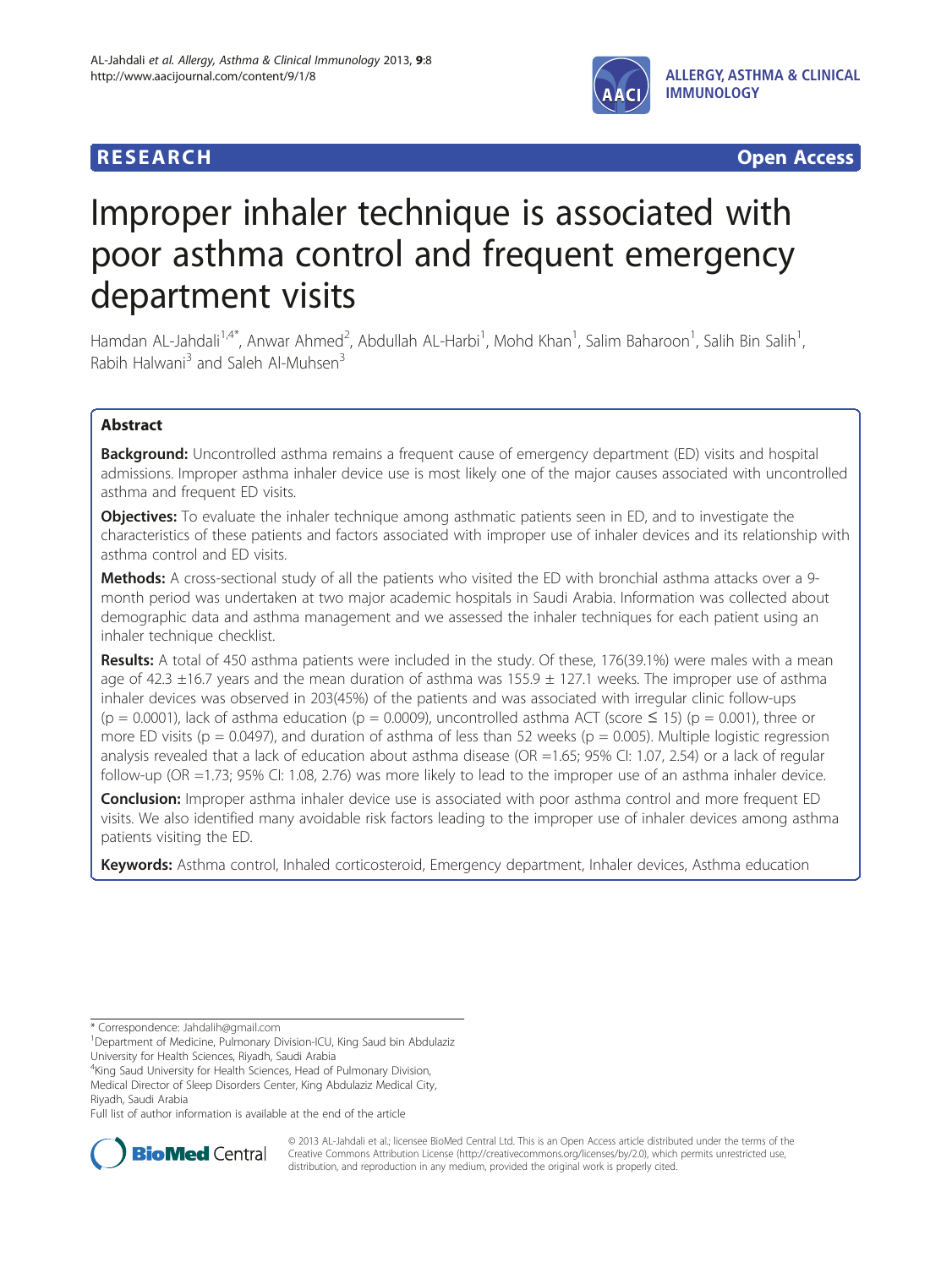# Introduction

Asthma is a chronic inflammatory disease of the airways associated with bronchial hyper-responsiveness and reversible airflow obstruction [[1,2](#page-5-0)]. The incidence and prevalence of asthma have increased during the past 20 years, affecting 5-10% of the global population [[3,4](#page-5-0)]. The prevalence of bronchial asthma among Saudi patients is approximately 20-25% [\[4,5](#page-5-0)]. The primary goal of asthma treatment is to control symptoms and to reduce emergency department (ED) use for acute asthma treatment [\[1,6-8](#page-5-0)]. One study reported only 5% asthma control among patients seen at tertiary care hospital [[9](#page-5-0)]. Poor asthma control remains a frequent cause of ED presentation and hospital admission [[10\]](#page-5-0), and the cost of uncontrolled asthma care is substantial. For example, ED use for asthma management accounts for almost one-third of all asthma costs in the United States [\[11\]](#page-5-0). The administration of corticosteroids via inhalation is considered the optimal route for appropriate drug delivery for treatment of bronchial asthma and could reduce asthma hospitalizations by as much as 80% [\[12\]](#page-5-0). The most important advantage of inhaled therapy is the direct, localized delivery of a high concentration of drugs to the airways with minimal systematic side effects [[13](#page-5-0)]. However, improper inhaler device use is one of the most common causes that hinder better asthma control [[14](#page-5-0)-[18](#page-5-0)].

The improper use of inhaled devices in the management of bronchial asthma decrease drug delivery, patient's adherence to the treatment regimen and drug effectiveness. This subsequently leads to uncontrolled asthma management and multiple ED visits [\[14,15,17-22](#page-5-0)]. The improper inhaler device use as a cause of uncontrolled asthma management and frequent ED visits, to best of our knowledge, had never previously been studied in the Saudi population. The objective of this study was to evaluate the inhaler technique among asthmatic Saudi patients seen in ED and to identify the characteristics of these patients along with factors associated with the improper use of inhaler devices, asthma control and the number of ED visits.

# Methods

This cross-sectional study was conducted at the King Abdulaziz Medical City – King Fahad National Guard Hospital in Riyadh (KAMC-KFNGH) and the King Khalid University Hospital (KKUH). We enrolled adult patients ( $\geq$  18 years old) diagnosed with asthma who visited the ED for asthma management between August 2010 and March 2011. The enrolled patients had a documented diagnosis of bronchial asthma as diagnosed by their primary physician and were on a prescribed inhaled corticosteroid (ICS) therapy for at least the last three months. We excluded patients without a documented diagnosis of bronchial asthma and those who were not prescribed ICS according to their medical records.

This study was approved by the Institutional Review Board (IRB) (Ref. IRBC/123/11). During the ED visit, a trained co-investigator collected information about demographic data, the duration of the illness and the medication used for asthma therapy. Additionally, the data were gathered on whether the patient received any formal education about asthma as a disease and, how to use their inhaler devices. The co-investigators also verified this information by reviewing the medical record of the patients and they assessed the asthma control over the last month by administering a validated published Arabic version of the Asthma Control Test (ACT)[\[23](#page-6-0)]. The co-investigators also determined whether the patient knew how to use the prescribed inhaler properly following specific steps in the check list (Table 1). All patients were observed for two trials of using their inhalers and proper use was identified if the patient

#### Table 1 Inhaler device check list

Use of a pressurized metered-dose inhaler

- 1. Shake the canister
- 2. Hold the canister upright at opening of mouth
- 3. Begin a slow breath
- 4. Actuate the MDI once while continuing with a slow breath
- 5. Inhale to total lung capacity
- 6. Hold breath for at least 4 seconds

# MDI with spacer

- 1. Remove the cap of the spacer.
- 2. Remove the cap of the puffer. Shake the puffer 5 or 6 times.
- 3. Insert the puffer in the hole at the back of the spacer.
- 4. Blow all your breath out until lungs are empty.
- 5. Insert the spacer mouthpiece into the mouth
- 6. Press the down once on the puffer's canister.
- 7. Slowly breathe in from the spacer full breath.
- 8. Hold your breath for at least 4 seconds

#### Using the turbuhaler

- 1. Unscrew the cover and remove it.
- 2. Holding the Turbuhaler upright, turn the colored wheel one way and back the other way until it clicks.
- 3. Breathe out normally.
- 4. Put the mouthpiece between your lips and tilt your head back slightly.
- 5. Breathe in deeply and forcefully.
- 6. Hold your breath for 10 seconds

Diskus

- 1. Open the device
- 2. Slide the lever
- 3. Exhale away from device, to empty lung
- 4. Place mouthpiece between teeth and lips
- 5. Inhale rapidly and fully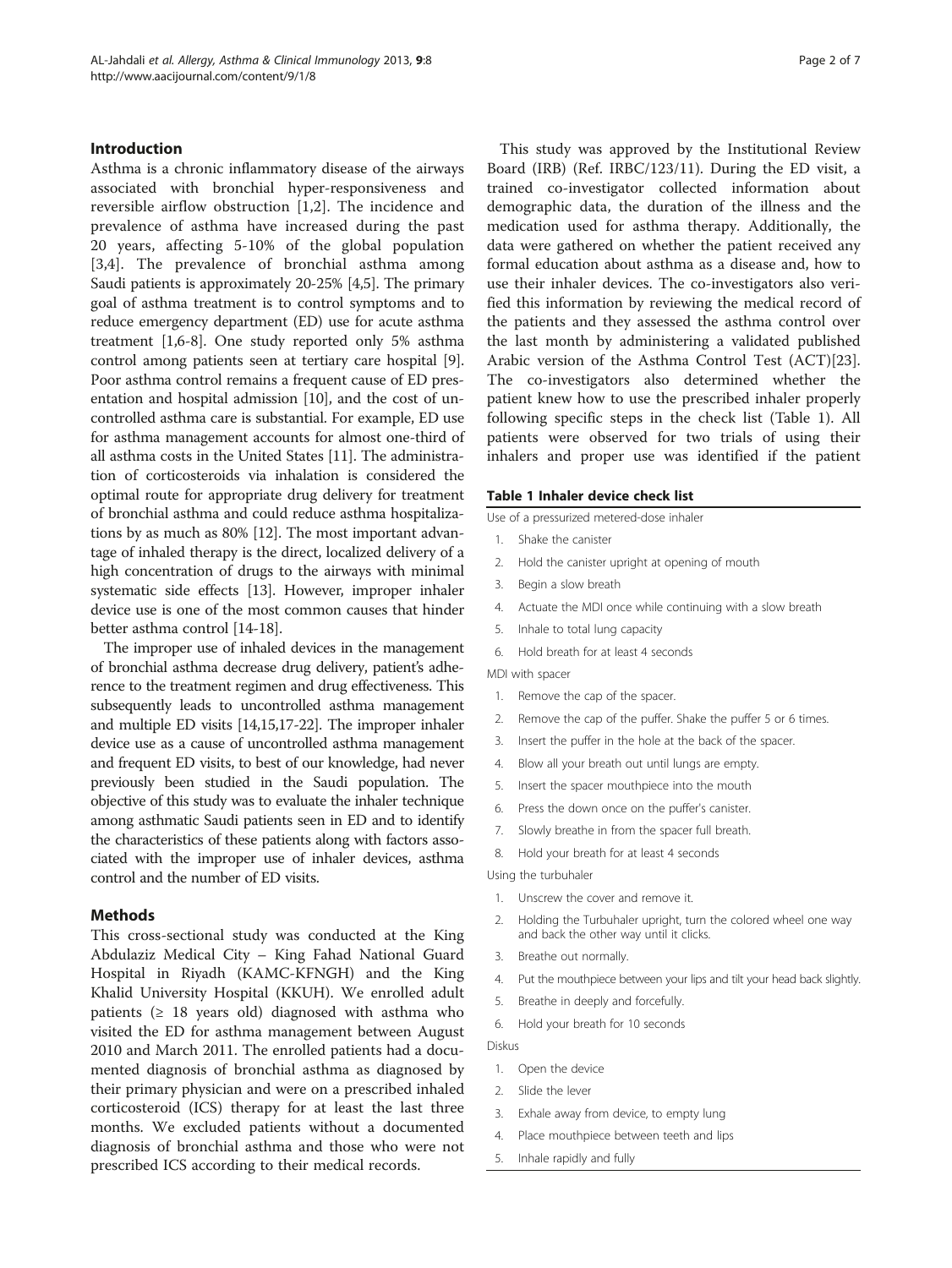fulfilled all of the steps required. The written informed consent was obtained from all participants.

## Statistical analysis

The data collected was transferred and analyzed using SAS® versions 9.2 (SAS Institute Inc., Cary, NC). Descriptive statistics, such as the means and standard deviations, were used to summarize the quantitative variables. The frequencies and percentages were used to summarize categorical variables. Chi-squared tests were used to test the association between clinical characteristics across the variables regarding asthma device use and asthma control test. P-values less than 0.05 were considered significant. Multiple logistic models were used to identify the risk factors that were associated with the improper use of asthma inhaler devices. The odds ratios (ORs) with 95% CIs were reported to describe the strength of these associations.

# Results

Among the 450 asthma patients, 176 (39.1%) were male (Table 2). The mean age was  $42.3 \pm 16.7$  and the mean duration of asthma was  $155.9 \pm 127.1$  weeks. There were 270 (60%) patients with regular physician follow-up. Approximately half of the patients, 232 (51.6%) had no formal asthma education as a disease and 183 (40.7%) had no formal education about the medications or the asthma inhaler devices by any health care professional. Of the patients who received asthma and device education, 200 (44.5%) were educated by physicians, 35 (7.8%) were educated by asthma educators, and 21 (4.7%) were educated by the pharmacists. A total of 165 (36.7%) patients had three or more ED visits per year. Asthma control in the month preceding the ED visit (as per the ACT) was as follows: uncontrolled (ACT  $\leq$  15) was 105 (23.3%), partial control (16  $\geq$  ACT  $\leq$  23) was 335  $(74.4\%)$ , complete control  $(ACT \geq 24)$  was 8  $(1.8\%)$ , and missing ACT 2(0.5%).

The improper use of asthma inhaler devices was observed in 203 (45%) of the patients. The improper use had a significant association with irregular clinic followups, lack of education about asthma medication, lack of education about asthma as disease, uncontrolled asthma, and three or more ED visits (See Table [3](#page-3-0)). The patients with irregular clinic follow-up compared with regular follow-up were more likely to misuse the asthma device (60.9% versus 34.8%, p = 0.0001). Patients who received no education about asthma medication compared with those who did were more likely to use an asthma device improperly  $(54.6\%$  versus 38.7%,  $p = 0.0009$ ). Patients with uncontrolled ACT (score  $\leq$  15) compared to partially/fully controlled ACT (score > 15) were more likely to use asthma device improperly (59.1% versus 40.8%, p =0.001). Patients with 3 or more ED visits

# Table 2 Demographics and clinical characteristics about bronchial asthma (N=450)

| <b>Characteristics</b>                                                   | Levels                      | N $(%)$ $\overline{T}$ |
|--------------------------------------------------------------------------|-----------------------------|------------------------|
| Age, (Mean $\pm$ SD)                                                     |                             | $42.3 \pm 16.7$        |
| Duration of illness in weeks, (Mean $\pm$ SD)                            |                             | 155.90 $\pm$<br>127.13 |
| Duration of illness, n(%)                                                | $> 1$ Year                  | 429 (95.97)            |
| Gender, n(%)                                                             | Female                      | 274 (60.9)             |
| Marital status                                                           | Married                     | 371 (83.6)             |
| Improper use of asthma inhaler devices                                   |                             | 203 (45.0)             |
| Education level                                                          | High school or<br>less      | 387 (86.0)             |
|                                                                          | University                  | 62 (13.8)              |
|                                                                          | Missing                     | 1(0.2)                 |
| Follow-up consistently with doctor                                       |                             | 270 (60.0)             |
| Follow-up clinic                                                         | PHC/FM                      | 208(46.2)              |
|                                                                          | Pulmonary                   | 46(10.2)               |
|                                                                          | <i>Internal</i><br>Medicine | 8(1.8)                 |
|                                                                          | Others                      | 8(1.8)                 |
|                                                                          | No follow-up                | 180(40)                |
| No education about asthma                                                |                             | 232(51.6)              |
| No education about medication                                            |                             | 183(40.7)              |
| ER visits                                                                | $\geq$ 3                    | 165(36.7)              |
| Asthma control                                                           | Uncontrolled                | 105(23.3)              |
|                                                                          | Partially<br>controlled     | 335(74.4)              |
|                                                                          | Complete<br>control         | 8(1.8)                 |
|                                                                          | Missing                     | 2(0.5)                 |
| Received health education about asthma<br>disease from a physician       |                             | 200 (44.5)             |
| Received health education about asthma<br>disease from a health educator |                             | 35(7.8)                |
| Received health education about asthma<br>disease from a pharmacist      |                             | 21(4.7)                |
| Knew about asthma disease<br>independently                               |                             | 27(6.0)                |
| Device                                                                   | MDI                         | 361(80.2)              |
|                                                                          | Turbuhaler                  | 43 (9.6)               |
|                                                                          | Diskus                      | 38 (8.4)               |
|                                                                          | MDI with<br>spacer          | 3(0.7)                 |
|                                                                          | Missing                     | 5(1.1)                 |

 $\overline{\text{A}}$ Il percentages were rounded to one decimal place.

because of asthma exacerbations were more likely to improperly use an asthma device compared to those who visited less than 3 times  $(50.9\% \text{ versus } 41.3\%, \text{ p } = 0.0497)$ . Moreover, patients who were diagnosed with asthma for less than 1 year were more likely to use an asthma device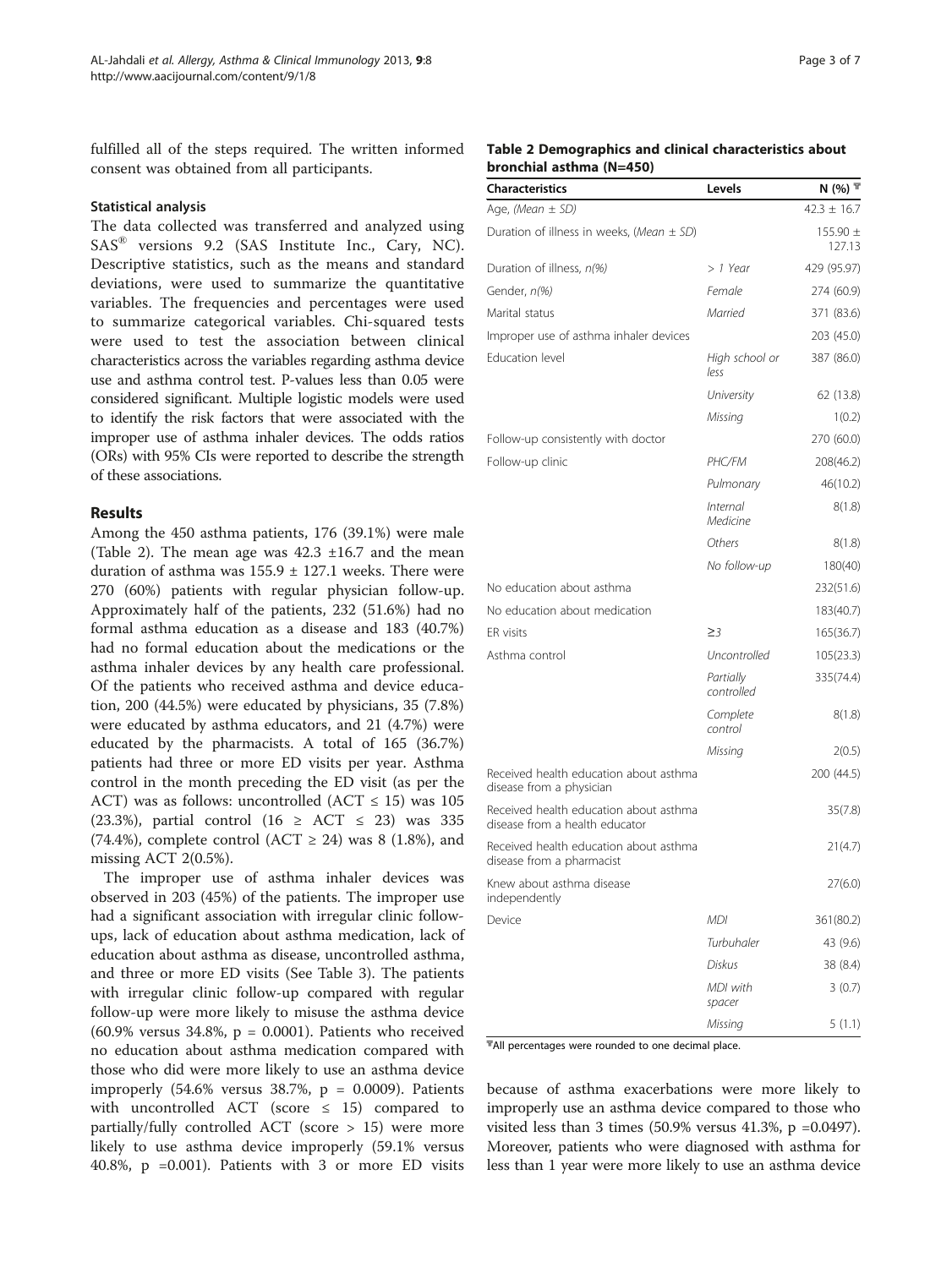| Characteristics                                                       | Levels              | Improper 203 (45%) | Proper 247 (55%) | P-value   |
|-----------------------------------------------------------------------|---------------------|--------------------|------------------|-----------|
| Gender                                                                | Female              | 123(44.9)          | 151(55.1)        | 0.9066    |
| Age                                                                   | $\geq$ 45 Years     | 82(49.7)           | 83(50.3)         | 0.1369    |
| Follow up with doctor                                                 | Yes                 | 94(34.8)           | 176(65.2)        | $0.0001*$ |
|                                                                       | N <sub>O</sub>      | 109(60.9)          | 70(39.1)         |           |
| Educational level                                                     | High school or less | 173(44.7)          | 214(55.3)        | 0.5884    |
| Education about medication                                            | Yes                 | 103(38.7)          | 163(61.3)        | $0.0009*$ |
|                                                                       | No                  | 100(54.6)          | 83(45.4)         |           |
| Education about asthma                                                | Yes                 | 71(32.7)           | 146(67.3)        | $0.0001*$ |
|                                                                       | No                  | 132(56.9)          | 100(43.1)        |           |
| ACT                                                                   | Uncontrolled        | 62(59.1)           | 43(41.0)         | $0.0010*$ |
| Full/Partially controlled                                             |                     | 140(40.8)          | 203(59.2)        |           |
| ED visits                                                             | $\geq$ 3            | 84(50.9)           | 81(49.1)         | $0.0497*$ |
|                                                                       | $<$ 3               | 114(41.3)          | 162(58.7)        |           |
| Duration of asthma                                                    | >1 Year             | 188(43.8)          | 241(56.2)        | $0.0046*$ |
|                                                                       | $\leq$ 1 Year       | 14(77.8)           | 4(22.2)          |           |
| Received health education about asthma disease from a physician       |                     |                    |                  |           |
|                                                                       | Yes                 | 60(30.0)           | 140(70.0)        | $0.0001*$ |
|                                                                       | No                  | 143(57.4)          | 106(42.6)        |           |
| Received health education about asthma disease from a health educator |                     |                    |                  |           |
|                                                                       | Yes                 | 14(40.0)           | 21(60.0)         | 0.5188    |
|                                                                       | No                  | 189(45.7)          | 225(54.4)        |           |
| Received health education about asthma disease from a pharmacist      |                     |                    |                  |           |
|                                                                       | Yes                 | 6(28.6)            | 15(71.4)         | 0.1166    |
|                                                                       | N <sub>O</sub>      | 197(46.0)          | 231(54.0)        |           |
| Knew about asthma disease independently                               |                     |                    |                  |           |
|                                                                       | Yes                 | 11(40.7)           | 16(59.3)         | 0.6302    |
|                                                                       | No                  | 192(45.5)          | 230(54.5)        |           |
| Device                                                                | <b>MDI</b>          | 189(45.7)          | 225(54.4)        | 0.6958    |
|                                                                       | Turbuhaler          | 6(46.2)            | 7(53.9)          |           |
|                                                                       | MDI with spacer     | 6(31.9)            | 13(68.4)         |           |
|                                                                       | Diskus              | 2(50.0)            | 2(50.0)          |           |

<span id="page-3-0"></span>Table 3 The association of asthma device use with demographic and clinical characteristics

\*The Chi-square/Fisher exact statistic is significant at the .05 level.

improperly compared to those who were diagnosed for more than 1 year  $(77.8\% \text{ versus } 43.8\% , p = 0.005)$ . Not receiving health education about asthma disease from a physician is associated with misuse of the device (57.4% versus 30.0%, p =0.0001). Also, our analyses show that this improper use of the device was not associated with gender, age, or education level ( $p > 0.05$ ). After controlling for all other factors, four risk factors were found to be associated with improper use of the devices: uncontrolled asthma, irregular use of ICS, irregular follow up with clinic and lack of education about asthmatic disease ( $p < 0.05$ ; Table [4](#page-4-0)). Additionally, we found patients who lacked asthma education were more likely to use the asthma device improperly compared with the group who received education (OR:

1.65; 95% CI: 1.07, 2.54). Patients who did not follow-up regularly with clinical appointments were also more likely to improperly use asthma devices than those who regularly followed-up (OR: 1.726; 95% CI: 1.081, 2.756). This study also revealed that patients with an uncontrolled ACT  $(score \leq 15)$  were 7 times more likely to use inhaler devices improperly compared with patients with fully controlled ACT (OR: 7.414; 95% CI: 1.345, 40.857).

# **Discussion**

Previous studies have shown that the improper use of inhaler devices decreases drug delivery, patient's regimen adherence and drug effectiveness contributes to uncontrolled asthma and multiple ED visits [\[14,15,17-22](#page-5-0)]. In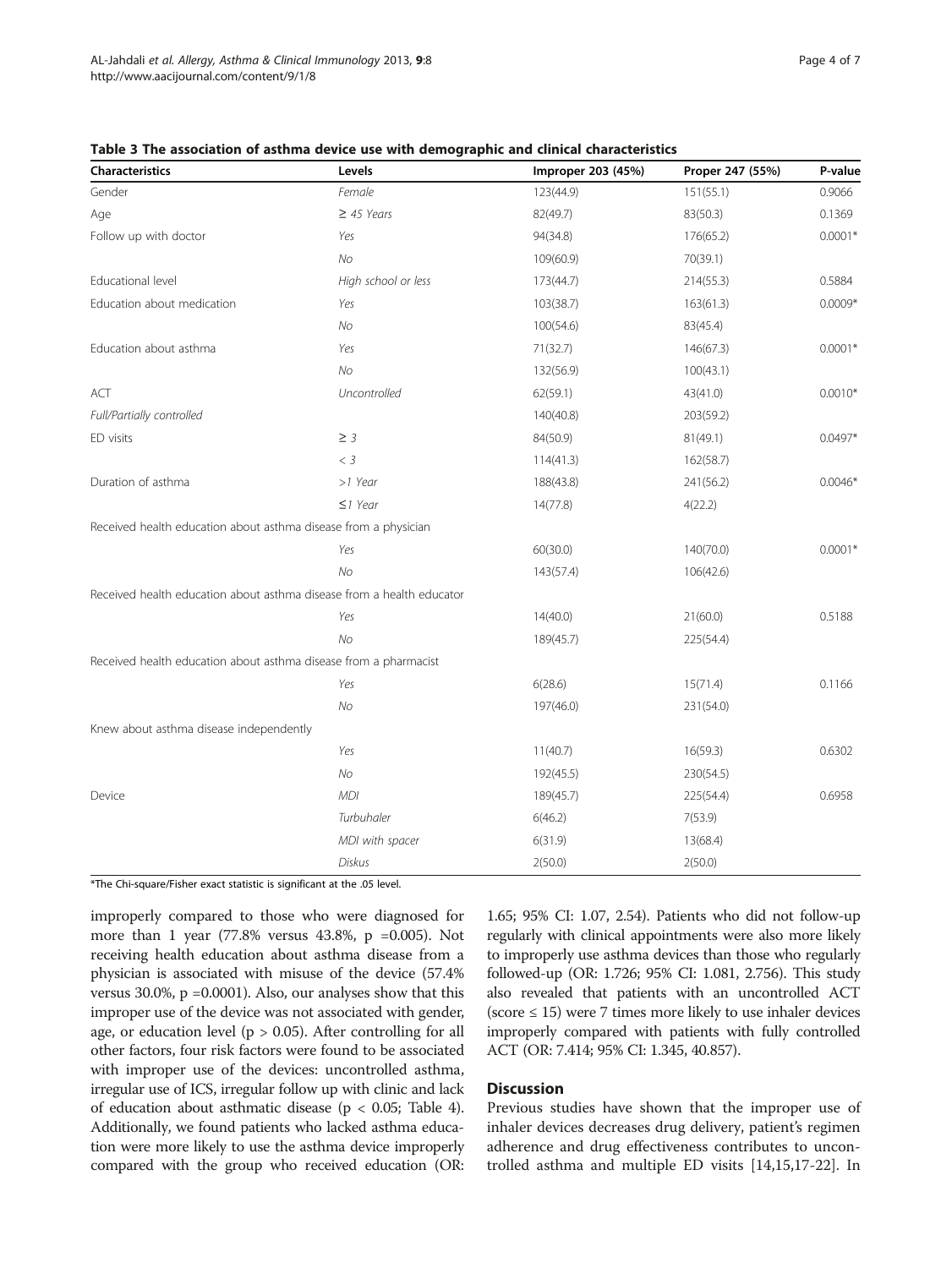| Variable                          | Reference                      | Estimate  | <b>SE</b> | P-value   | 95% CI on OR<br><b>OR</b> |       |        |
|-----------------------------------|--------------------------------|-----------|-----------|-----------|---------------------------|-------|--------|
| Intercept                         |                                | $-0.5351$ | 0.2924    | 0.0673    |                           |       |        |
| Uncontrolled ACT                  | Full control                   | 0.8778    | 0.3177    | $0.0057*$ | 7.414                     | 1.345 | 40.857 |
| Partially controlled ACT          | Full control                   | 0.2477    | 0.3005    | 0.4097    | 3.948                     | 0.743 | 20.983 |
| ICS regular                       | Regular                        | 0.4322    | 0.1160    | $0.0002*$ | 2.374                     | 1.506 | 3.740  |
| No education about asthma disease | Fducation about asthma disease | 0.2514    | 0.1100    | $0.0223*$ | .653                      | 1.074 | 2.544  |
| No follow-up with doctor          | Follow-up with doctor          | 0.2730    | 0.1193    | $0.0221*$ | .726                      | 1.081 | 2.756  |

<span id="page-4-0"></span>Table 4 The odds ratios with 95% CIs for risk factors associated with improper use of an asthma device

\* Wald Chi-Square statistic is significant at the .05 level.

this study, we tried to identify the relationship between improper inhaler device use, asthma control and number of ED visits. To the best of our knowledge, this is the first study in Saudi Arabia to examine the factors possibly leading to improper asthma inhaler use. We believe that this study has a sound methodology, being conducted by personal interview, and patient information was confirmed by reviewing medical records for each patient. A trained investigator confirmed the inhaler device use against a standard checklist. Similar to other studies, this study demonstrated that improper inhaler use is common in our population and results from avoidable causes. Furthermore, we demonstrated that improper inhaler device use is associated with poor asthma control and frequent ED visits [[17](#page-5-0)-[22](#page-5-0)]. Interestingly, improper asthma device use is mainly due to a lack of knowledge regarding asthmatic disease.

In this study, a majority (92%) of the patients were using metered-dose inhalers (MDI). This finding is consistent with Saudi Arabian practice for this disease, as most of the patients were seen at primary health care and family medicine clinics where the most common form of inhalers are MDIs. However, this should not be accepted as the cause for improper inhaler use. In fact, studies have shown that newer dry powder inhalers (DPIs) are not associated with an improved inhalation technique. Devices should be selected based on a patient's acceptance and preferences [[16](#page-5-0)]. Selecting a device based on the patients' preference is cost effective in the long term, even if the device is more expensive than the standard devices [[24](#page-6-0)]. However, studies have shown that good educational practice results in the proper use of MDI which will be more cost effective in the long-term [[16](#page-5-0)[,25,26](#page-6-0)].

Importantly, we found that 40% of the patients did not receive any formal education by any health care professionals regarding the proper use of inhaler devices. This was mostly due to a lack of asthma education programs. Almost half of our patients used asthma devices improperly, resulting in more visits to the ED due to subsequently poor asthma control. The major avoidable factors for improper device use were a lack of education regarding asthma as a disease and how the patient use

inhaler device correctly. Therefore, our health care system should emphasize establishing asthma education programs to educate patients on asthma and its management, particularly regarding the use of inhaler devices. These asthma education programs require continuous effort to educate patients and their caregivers. Studies have shown that standardized asthma education programs, education focused on self-management and behavioral change improves inhaler device use, adherence to treatment and asthma control [[27,28\]](#page-6-0). Studies have shown that almost 50% of the patients used the devices correctly and this improved to more than 80% after instruction regardless of the device being used [[29,30\]](#page-6-0). In this study, approximately 59% of the patients received education about how to use the inhaler devices. The education was given by physicians in 44% of cases. However, 30% still improperly used the medication. Furthermore, asthma educators and pharmacists only educated approximately 6-7% of patients about the proper use of inhalers. Similar to other studies, there was no difference in the appropriate use of device stratified by patient age or gender [\[31\]](#page-6-0).

One limitation of our study was the documentation of specific education that was given to the patients. We had to rely on the patients' recollection of the education, as the education was not documented in the medical records. Additionally, we were not able to evaluate the quality of the teaching and how many educational sessions our patients received by health care professionals. We also had no background information on the psychosocial factors of this group of patients with poor inhaler device use, as this was beyond the scope of our study. Another limitation of this study was that we did not assess the side effects of improper inhaler use and how much this might contribute to poor compliance with medication, asthma control and ED visits. However, studies have shown that trained asthma educators, respiratory therapists and pharmacists are better qualified to teach patients than other health care providers [[32,33\]](#page-6-0). We previously documented that only 5% of our patients seen at tertiary care clinics are completely in control of their asthma [\[9](#page-5-0)], and we also documented that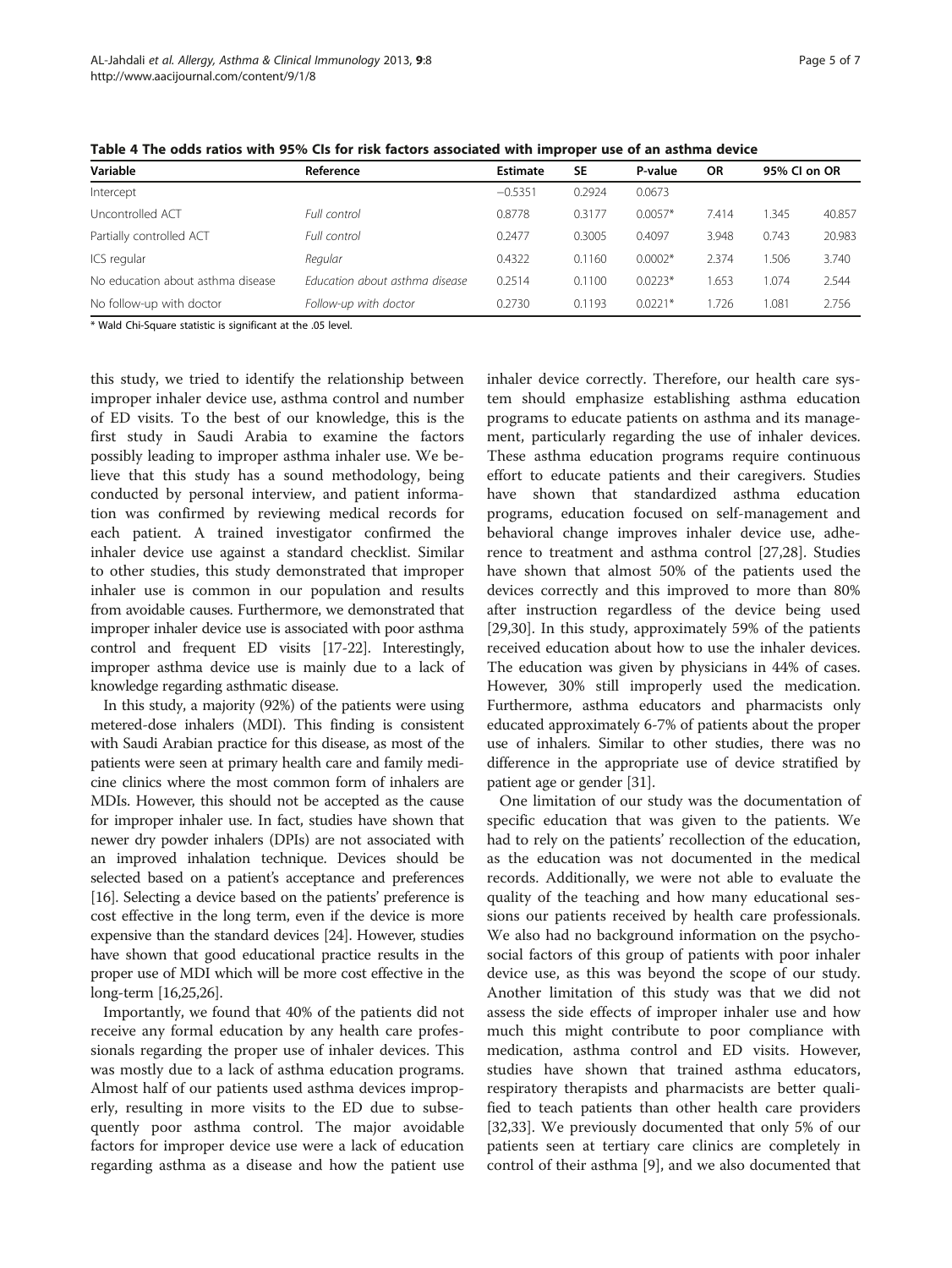<span id="page-5-0"></span>many of our patients have a false belief and misconception about asthma pathophysiology and inhaled steroid use [[34](#page-6-0)]. Also, in this study we only assessed the essential steps required for proper drug delivery. We did not score each step separately or count the number of errors or omissions. In addition to our previous studies [9[,34\]](#page-6-0), the finding of this study clearly demonstrates some limitations in our health care system. There is an urgent need for a national asthma education program at all level of medical care. We believe that the lack of an appropriate asthma education program in our system leads to improper device use, lack of the patient's knowledge about asthma, false beliefs and misconceptions about ICS. These deficiencies result in poor asthma control and increased ED visits. This study was limited to two academic centers in the Riyadh-central region. Most likely it does not represent the asthma care at the national level; thus, there is a need for national epidemiological studies to assess different aspects of asthma management.

# Conclusion

This study shows that improper asthma inhaler technique is common among patients visiting ED in tertiary care centers in Saudi Arabia. This improper technique is associated with poor asthma control and frequent ED visits. The lack of appropriate asthma education is likely a major cause of improper device use. Furthermore, national asthma studies are necessary to explore this problem and to prospectively study the value of an interventional asthma education program to improve asthma inhaler device use and clinical treatment outcomes.

#### Competing interests

The authors declare that they have no competing interests. The authors declare that they have no financial competing interests.

#### Authors' contributions

JH: Reviewed the scientific literature pertinent to the research question. Wrote the proposal and responded to reviewer and IRB comments. Created data collection forms and drafted the first manuscript. **AA**: Performed all the statistical analysis and wrote the results section. HA: Supervised the data collection at KAMC. SB: Scientifically contributed to writing the proposal.HR: Supervised the data collection at KKUH. KM: Provided scientific expertise and operational guidance for data collection at KAMC and actively precipitated in contributing to writing the manuscript assigned by the PI. MS: Scientifically contributed to writing the proposal and study conduct at KKUH. All authors read and approved the final manuscript.

#### Acknowledgments

We would like to thank Dr. Ali Al-Farhan and Dr. Raeied Hejaze for facilitating our access to the ED and helping identify potential patients. We also thank King Abdullah International Medical Research Center (KAIMRC) for funding and providing editing support for this research.

#### Author details

<sup>1</sup>Department of Medicine, Pulmonary Division-ICU, King Saud bin Abdulaziz University for Health Sciences, Riyadh, Saudi Arabia. <sup>2</sup>Department of Epidemiology and Biostatistics, College of Public Health and Health Informatics, King Saud bin Abdulaziz University for Health Sciences, Riyadh, Saudi Arabia. <sup>3</sup>Asthma Research Chair and Prince Naif Center for Immunology Research, Department of Pediatrics, College of Medicine, King

Saud University, Riyadh, Saudi Arabia. <sup>4</sup>King Saud University for Health Sciences, Head of Pulmonary Division, Medical Director of Sleep Disorders Center, King Abdulaziz Medical City, Riyadh, Saudi Arabia.

#### Received: 3 December 2012 Accepted: 9 February 2013 Published: 6 March 2013

#### References

- 1. NIH. National Asthma Education and Prevention Program: Expert panel report 3: guidelines for the diagnosis and management of asthma. Bethesda (MD): National Heart, Lung, and Blood Institute. NIH Publication No. 07-4051. NIH Publication No 07-4051; 2007.
- 2. Turner S, Paton J, Higgins B, Douglas G: British guidelines on the management of asthma: what's new for 2011? Thorax 2011, 66(12):1104–5.
- 3. Gupta RS, Weiss KB: The 2007 national asthma education and prevention program asthma guidelines: accelerating their implementation and facilitating their impact on children with asthma. Pediatrics 2009, 123(Suppl 3):S193–8.
- 4. Al Frayh AR, Shakoor Z, Gad El Rab MO, Hasnain SM: Increased prevalence of asthma in Saudi Arabia. Ann Allergy Asthma Immunol 2001, 86(3):292–6.
- al Frayh AR, Al Nahdi M, Bener AR, Jawadi TQ: Epidemiology of asthma and allergic rhinitis in two coastal regions of Saudi Arabia. Allerg Immunol (Paris) 1989, 21(10):389–93.
- 6. Al-Moamary MS, Al-Hajjaj MS, Idrees MM, Zeitouni MO, Alanezi MO, Al-Jahdal HH, et al: The Saudi initiative for asthma. Ann Thorac Med 2009, 4(4):216–33.
- 7. Clancy K: British quidelines on the management of asthma. Thorax 2004, 59(1):81–2.
- 8. Bateman ED, Hurd SS, Barnes PJ, Bousquet J, Drazen JM, FitzGerald M, et al: Global strategy for asthma management and prevention: GINA executive summary. Eur Respir J 2008, 31(1):143–78.
- 9. Al-Jahdali HH, Al-Hajjaj MS, Alanezi MO, Zeitoni MO, Al-Tasan TH: Asthma control assessment using asthma control test among patients attending 5 tertiary care hospitals in Saudi Arabia. Saudi Med J 2008, 29(5):714–7.
- 10. Adams RJ, Smith BJ, Ruffin RE: Factors associated with hospital admissions and repeat emergency department visits for adults with asthma. Thorax 2000, 55(7):566–73.
- 11. Weiss KB, Gergen PJ, Hodgson TA: An economic evaluation of asthma in the United States. N Engl J Med 1992, 326(13):862–6.
- 12. Blais L, Suissa S, Boivin JF, Ernst P: First treatment with inhaled corticosteroids and the prevention of admissions to hospital for asthma. Thorax 1998, 53(12):1025–9.
- 13. Broeders ME, Sanchis J, Levy ML, Crompton GK, Dekhuijzen PN: The ADMIT series--issues in inhalation therapy. 2. Improving technique and clinical effectiveness. Prim Care Respir J 2009, 18(2):76–82.
- 14. Giraud V, Roche N: Misuse of corticosteroid metered-dose inhaler is associated with decreased asthma stability. Eur Respir J 2002, 19(2):246-51.
- 15. Melani AS, Bonavia M, Cilenti V, Cinti C, Lodi M, Martucci P, et al: Inhaler mishandling remains common in real life and is associated with reduced disease control. Respir Med 2011, 105(6):930–8.
- 16. Lenney J, Innes JA, Crompton GK: Inappropriate inhaler use: assessment of use and patient preference of seven inhalation devices. EDICI Respir Med 2000, 94(5):496–500.
- 17. Molimard M, Le Gros V: Impact of patient-related factors on asthma control. *J Asthma* 2008, 45(2):109-13.
- 18. Dolovich MB, Ahrens RC, Hess DR, Anderson P, Dhand R, Rau JL, et al: Device selection and outcomes of aerosol therapy: evidence-based guidelines: American college of chest physicians/American college of asthma, allergy, and immunology. Chest 2005, 127(1):335–71.
- 19. Cochrane MG, Bala MV, Downs KE, Mauskopf J, Ben-Joseph RH: Inhaled corticosteroids for asthma therapy: patient compliance, devices, and inhalation technique. Chest 2000, 117(2):542–50.
- 20. Coelho AC, Souza-Machado A, Leite M, Almeida P, Castro L, Cruz CS, et al: Use of inhaler devices and asthma control in severe asthma patients at a referral center in the city of Salvador, Brazil. J Bras Pneumol 2011, 37(6):720–8.
- 21. Lavorini F, Magnan A, Dubus JC, Voshaar T, Corbetta L, Broeders M, et al: Effect of incorrect use of dry powder inhalers on management of patients with asthma and COPD. Respir Med 2008, 102(4):593–604.
- 22. Epstein S, Maidenberg A, Hallett D, Khan K, Chapman KR: Patient handling of a dry-powder inhaler in clinical practice. Chest 2001, 120(5):1480–4.